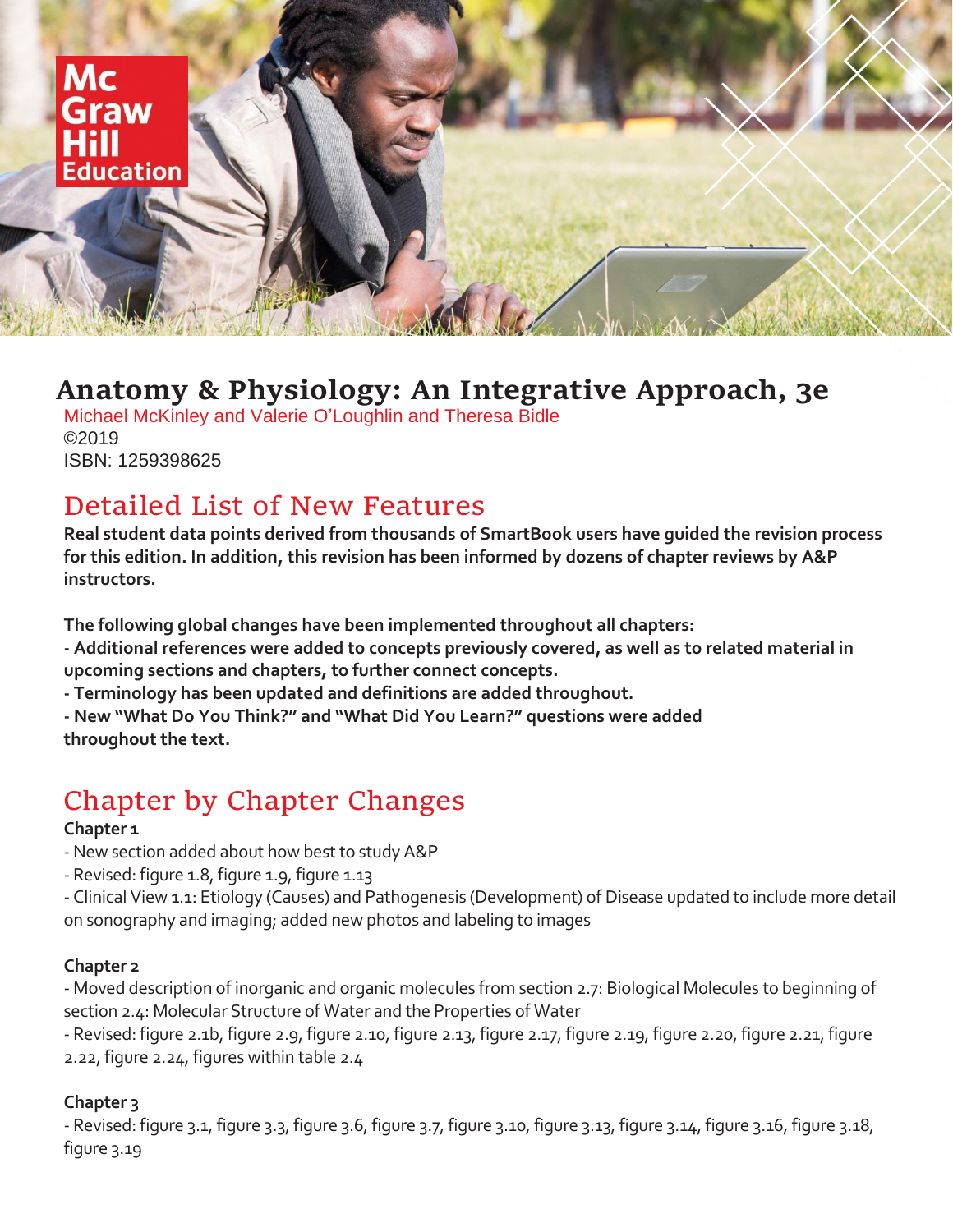- Revised coverage of ATP cycling in section 3.2b: Classification of Chemical Reactions

# **Chapter 4**

 $-$  Revised: figure 4.4, figure 4.5, figure 4.6, figure 4.7, figure 4.9, figure 4.10, figure 4.11, figure 4.14, figure 4.15, figure 4.17, figure 4.18, figure 4.19, figure 4.20, figure 4.21, figure 4.23, figure 4.27, figure 4.28, figure 4.30, figure 4.32, figure 4.39, figure 4.42 (several new photos)

- -New figure 4.38 on genetic code
- Modified section 4.1a: How Cells Are Studied
- Updated section 4.2b: Membrane Proteins
- Revised section 4.3: Membrane Transport
- Revised and reorganized section 4.6b: Non-Membrane-Bound Organelles

# **Chapter 5**

- Updated art in tables 5.2, 5.3
- Revised: figure 5.4, figure 5.8, figure 5.10, figure 5.11, figure 5.12
- Modified section 5.2b: Functions of Connective Tissue
- Updated text in tables 5.6, 5.10
- Removed coverage of perichondrium (covered in Chapter 7)
- Modified section 5.5b: Body Membranes
- Updated Clinical View 5.4: Stem Cells
- Revised Clinical View 5.5: Gangrene
- Updated Chapter Summary to include lymph in discussion of fluid connective tissue

# **Chapter 6**

- Updated terminology to use "keratinocyte" instead of "cell" where appropriate
- Updated section on stratum corneum to include coverage of dermidicin
- Removed reference to human pheromones

# **Chapter 7**

- In section 7.2, added information on the appearance of living bone
- Revised: figure 7.4, figure 7.11, figure 7.15
- Revised discussion of exercise in space
- Clinical View 7.7: Osteoporosis—added information on DEXA scans

# **Chapter 8**

- Table 8.1 revised to include parietal foramina
- Revised: figure 8.5, figure 8.7a, figure 8.11, figure 8.12a, figure 8.14, figure 8.22a, figure 8.31, figure 8.34b
- In section 8.2b: Views of the Skull and Landmark Features, revised sella turcica information to include hypophyseal fossa
- Table 8.2 and table 8.3 figures were revised to improve clarity and accuracy
- Revised Clinical View 8.2: Craniosynostosis and Plagiocephaly
- In section 8.3: Bones Associated with the Skull, revised information on functions of the hyoid bone's cornua and body
- Revised figure in Clinical View 8.4: Herniated Discs
- Table 8.6 text and figures updated regarding width of pelvis and ilia

# **Chapter 9**

- Reversed order of sections 9.5 and 9.6, so Movements of Synovial Joints are discussed prior to Synovial Joints and Levers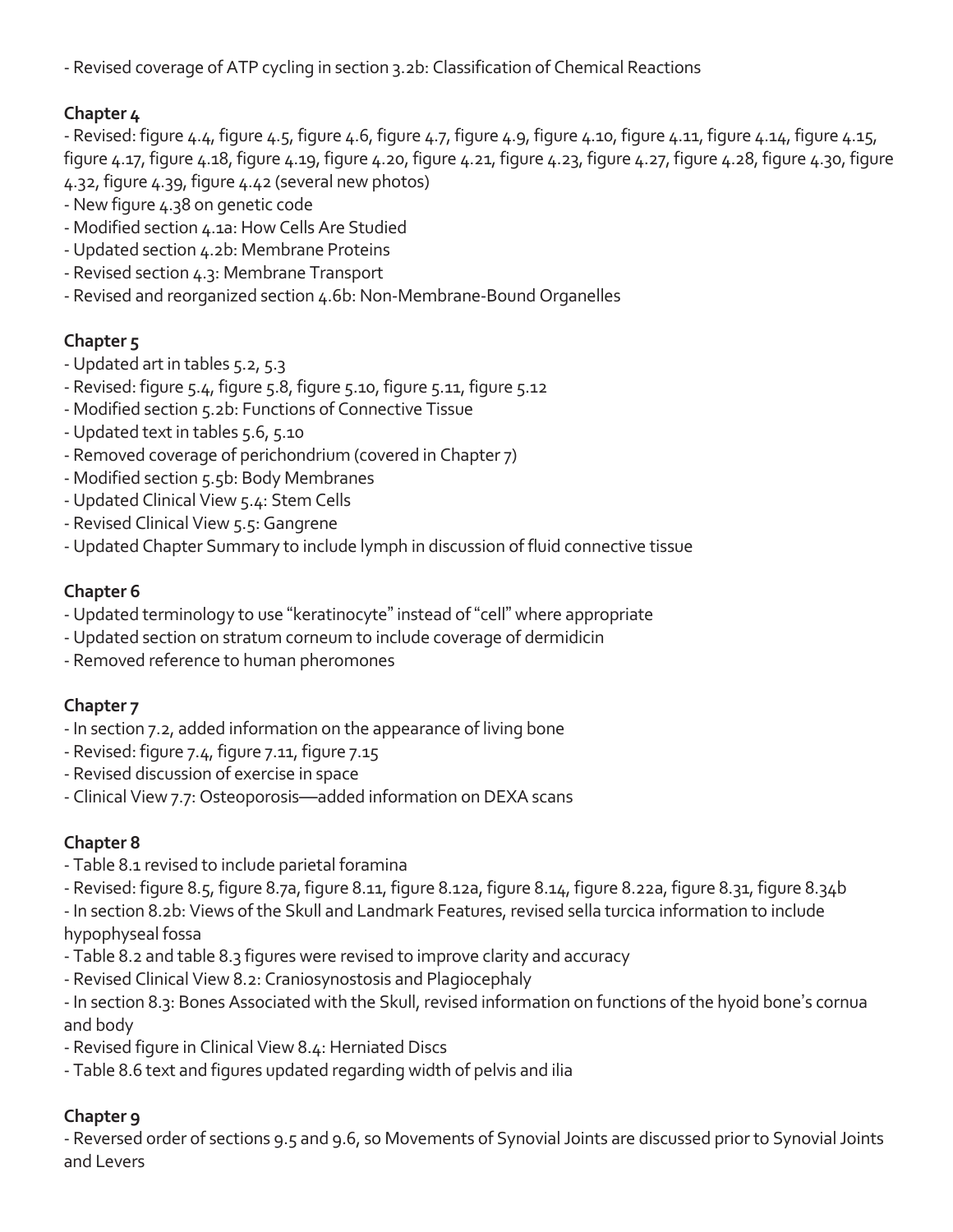- Table 9.1 simplified
- Revised: figure 9.2, figure 9.3, figure 9.6, figure 9.14
- Modified description of synovial membrane

#### **Chapter 10**

- Updated section 10.1a: Functions of Skeletal Muscle and section 10.1b: Characteristics of Skeletal Muscle Cells
- Revised section 10.2a: Gross Anatomy of Skeletal Muscle
- Revised section 10.2b: Microscopic Anatomy of Skeletal Muscle to add details of triad
- Revised section 10.4: Skeletal Muscle Metabolism
- Revised section 10.8: Effects of Exercise and Aging on Skeletal Muscle
- -New Concept Connection on Excitability
- -New Learning Strategy on prefixes myo-, mys-, sarco-
- -New Concept Connection on connective tissue coverings
- -New Clinical View 10.1: Muscular Dystrophy
- -New Concept Connection on nervous system diseases that influence muscle function
- -New Clinical View 10.9: Unbalanced Skeletal Muscle Development
- -New Concept Connection on Myogenic Response

- Revised: figure 10.1, figure 10.3, figure 10.6, figure 10.7, figure 10.9, figure 10.10, figure 10.11, figure 10.12, figure

-New Learning Strategy on states of voltage-gated Na+ channels

- Updated Clinical View 13.3: Meningitis and Encephalitis 10.14, figure 10.15, figure 10.16, figure 10.17, figure 10.20, figure 10.21, figure 10.22, figure 10.30

- -New Learning Strategy on functions of the hypothalamus
- Revised figure in Learning Strategy on sarcomere shortening
- Revised coverage of medulla autonomic centers

-New: figure 10.17 on ATP for muscle metabolism; figure 10.21 on recruitment; figure 10.24 comparing isometric and isotonic contractions; figure 10.26 on maximizing force of contractions

# **Chapter 11**

- Replaced "origin" and "insertion" with "superior" and "inferior attachment" where appropriate

- Revised Clinical View 11.2: Idiopathic Facial Nerve Paralysis (Bell Palsy) to include information on Lyme disease effects

- -New photo in Clinical View 11.2: Idiopathic Facial Nerve Paralysis (Bell Palsy)
- Revised: table 11.3, table 11.8, table 11.18
- Revised: figure 11.17, figure 11.19, figure 11.21b, figure 11.22
- -New photo in Clinical View 11.7: Lateral Epicondylitis ("Tennis Elbow")
- Revised figure in Clinical View 11.8: Carpal Tunnel Syndrome

# **Chapter 12**

- Revised section 12.2b: Neuron Structure
- Added section 12.1c: Nerves and Ganglia
- -New Concept Connection on bundling by connective tissue
- -New Concept Connection on excitability
- -New Learning Strategy on glial cells

- Clinical View 12.3: Nervous System Disorders Affecting Myelin now includes Zika virus as it relates to Guillain-Barré syndrome

- Revised Clinical View 12.6: Altered Acetylcholine Function and Changes in Breathing
- Section 12.1c: Nerves and Ganglia was previously section 12.2e (moved forward in the chapter)
- Revised: figure 12.3, figure 12.5, figure 12.6, figure 12.7, figure 12.9b, figure 12.10, figure 12.11, figure 12.14,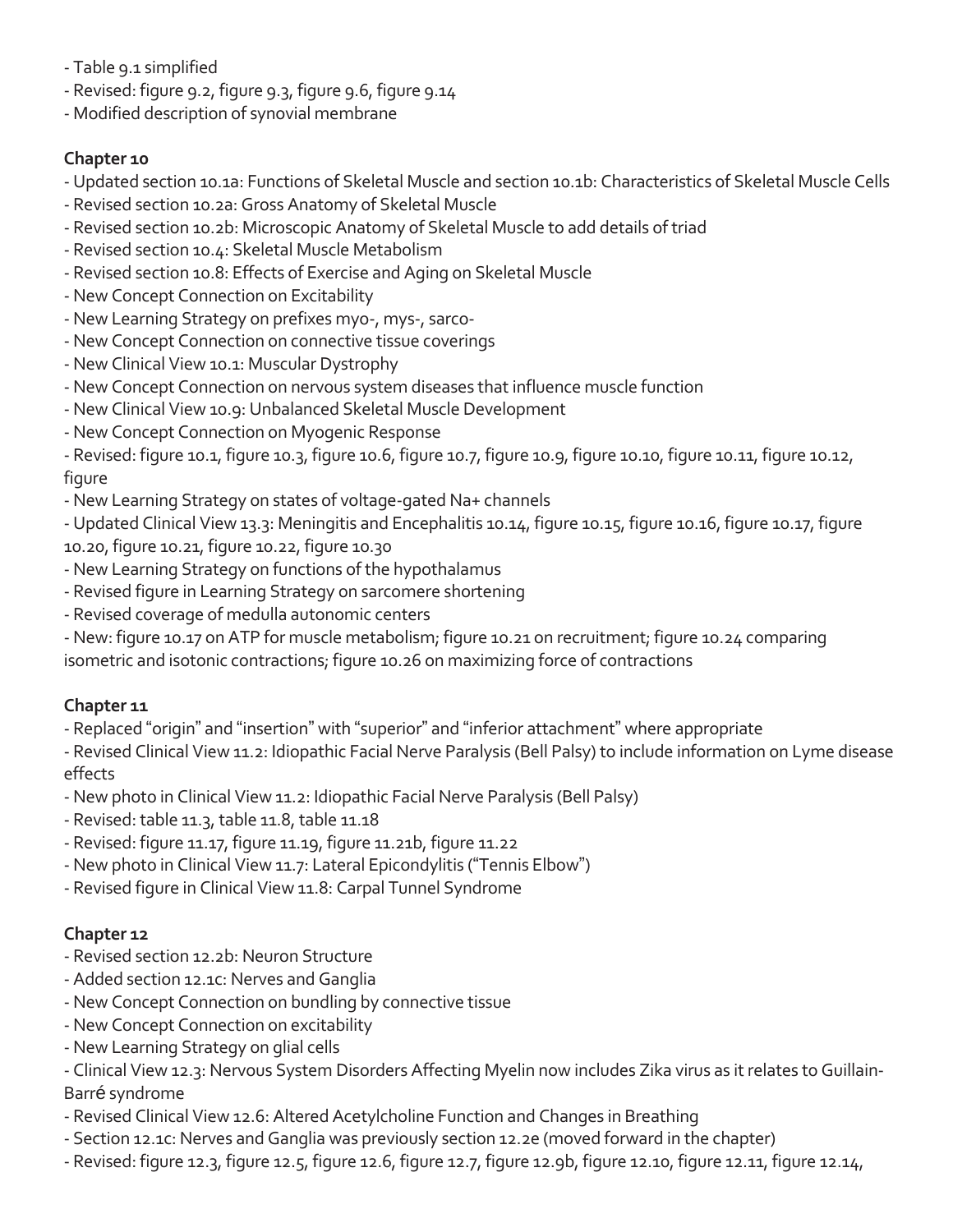figure 12.16, figure 12.17, figure 12.18, figure 12.21, figure 12.22, figure 12.23, figure 12.24, figure 12.25

-New Clinical View 12.1: Pathogenic Agents and Fast Axonal Transport figure of axonal transport for how pathogenic organisms move to cell body

- -New illustration of battery for text discussion on Ohm's Law (pg. 457)
- -New figure 12.13: Neuron's and Ohm's Law
- -New photo in figure 12.17

### **Chapter 13**

- Revised section 13.1: Brain Organization and Development
- Revised Clinical View 13.1: Traumatic Brain Injuries: Concussion and Contusion
- Revised section 13.1c: Gray Matter and White Matter Distribution
- Revised: figure 13.1, figure 13.4, figure 13.5, figure 13.9, figure 13.12, figure 13.14, figure 13.21, figure 13.23b, figure 13.24a, figure 13.25, figure 13.30, figure 13.31
- Revised table 13.2, table 13.4, table 13.5
- Revised Clinical View 13.6: Mapping Functional Brain Regions

#### **Chapter 14**

- Revised section 14.1: Overview of the Spinal Cord and Spinal Nerves reorganized to provide an overview of the chapter content; section 14.1c: Spinal Nerve Identification and Gross Anatomy now contains content on spinal roots that was moved from section 14.5a

- Section 14.2: Protection and Support of the Spinal Column revised to include more explanation on vertebral column

- Section 14.3: Sectional Anatomy of the Spinal Cord and Spinal Roots provides more information on functional relationship between gray matter and spinal nerve roots, sensory receptors, and effectors.

- Section 14.5a: General Distribution of Spinal Nerves
- Revised: figure 14.1, figure 14.2, figure 14.4, figure 14.5, figure 14.6, figure 14.10, figure 14.14, figure 14.18c

#### **Chapter 15**

- Section 15.3b: Pelvic Splanchnic Nerves rearranged to discuss parasympathetic cranial nerve physiology first, followed by anatomy

- Section 15.5: Autonomic Plexuses and the Enteric Nervous System moved forward to appear after discussion of sympathetic and parasympathetic systems

- -New section 15.5b: Enteric Nervous System
- -New Learning Strategy on parasympathetic division
- Updated Clinical View 15.3: Raynaud Syndrome, with photo added
- Revised: figure 15.4, figure 15.6, figure 15.7b, figure 15.10, figure 15.11

# **Chapter 16**

-New Clinical View 16.2: Eye Infections

- Revised: figure 16.2, figure 16.3, figure 16.5, figure 16.7, figure 16.8, figure 16.10, figure 16.15, figure 16.18, figure16.22, figure 16.26, figure 16.27, figure 16.28

- Added Concept Connection to describe a sinus
- Added Concept Connection on resting membrane potential
- Added Concept Connection on nodal cells compared to neurons
- Added Concept Connection on conductivity

# **Chapter 17**

- Section 17.1a: Overview of Endocrine System rewritten and expanded
- Revised: Section 17.1b: Comparison of the Two Control Systems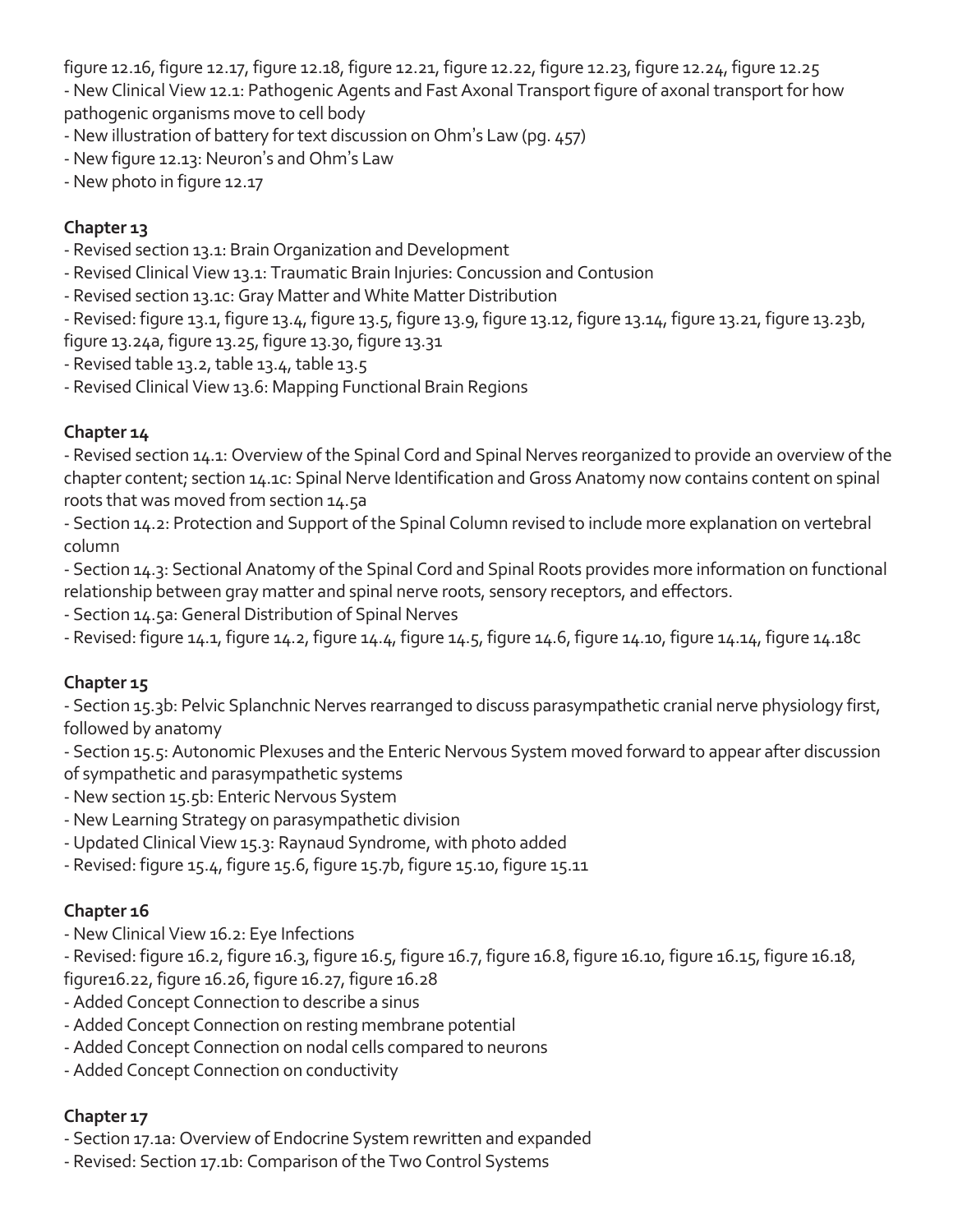- Section 17.1c: General Functions of the Endocrine System contains added examples for each function of the endocrine system

- Section 17.3b: Local Hormones rewritten, now includes new Concept Connection on local hormones that act as vasoactive substances; new Clinical View 17.1: Synthesis of Eicosanoids

- Section 17.7b: Interactions Between the Hypothalamus and the Posterior Pituitary Gland contains expanded description of ADH and oxytocin

- Section 17.7c: Interactions Between the Hypothalamus and the Anterior Pituitary Gland reorganized and updated to add explanation for figure 17.12

- Revised: figure 17.1, figure 17.5, figure 17.7, figure 17.8, figure 17.10, figure 17.11, figure 17.12, figure 17.14, figure 17.16, figure 17. 17, figure 17.18, figure 17.19, figure 17.20, figure 17.22, figure 17.23

#### **Chapter 18**

- Clinical View 18.3: Transfusions updated to include information on donor wait times between transfusions

- -New Clinical View 18.4: Whole Blood Versus Plasma Donations: What's the Difference?
- -New Clinical View 18.5: Fetal Hemoglobin and Physiologic Jaundice
- -New Learning Strategy on Blood Types
- Revised: figure 18.5a, 18.7, figure 18.8, figure 18.11 (colorized micrograph of blood clotting), figure 18.12

#### **Chapter 19**

- Section 19.1a: General Function contains expanded content of the function of the cardiovascular system in transporting blood, including a new Concept Connection that provides examples of body systems dependent on blood transport

- Section 19.1b: Overview of Components revised to further describe circulation routes through the right and left sides of the heart

-New Clinical View 19.1: Congestive Heart Failure

- Section 19.2b: The Pericardium contains added description of pericardial sac
- Section 19.3a: Superficial Features of the Heart contains added explanation to align with figure 19.7

- Revised Clinical View 19.5: Coronary Heart Disease, Angina Pectoris, and Myocardial Infarction to add content on coronary heart disease

- Section 19.7b: Electrical and Mechanical Events of Cardiac Muscle Cells revised to add details on triad

- Revised: figure 19.2, figure 19.3, figure 19.7, figure 19.11, figure 19.13, figure 19.14, figure 19.16, figure 19.18, figure19.19, figure 19.20, figure 19.21, figure 19.22

# **Chapter 20**

- Revised: figure 20.1, figure 20.3, figure 20.4, figure 20.4, figure 20.5, figure 20.7, figure 20.14, figure 20.18, figure 20.19, figure 20.20, figure 20.22, figure 20.26, figure 20.27

# **Chapter 21**

- Revised Learning Strategy on lymphocytes to describe origin of name for B-lymphocytes

- Revised: figure 21.1, figure 21.6, figure 21.9

# **Chapter 22**

-New Table 22.5: Actions of Antibodies Following Antigen Binding

- Section 22.1: Overview of Diseases Caused by Infectious Agents revised to update definition of bacteria
- -New Learning Strategy on the study of the immune system
- Revised Section 22.3a: Preventing Entry
- -New Learning Strategy on CD4/CD8 with MHC Class I/II

- Section 22.5b: Selection and Differentiation of T-Lymphocytes rearranged for better alignment of illustration and text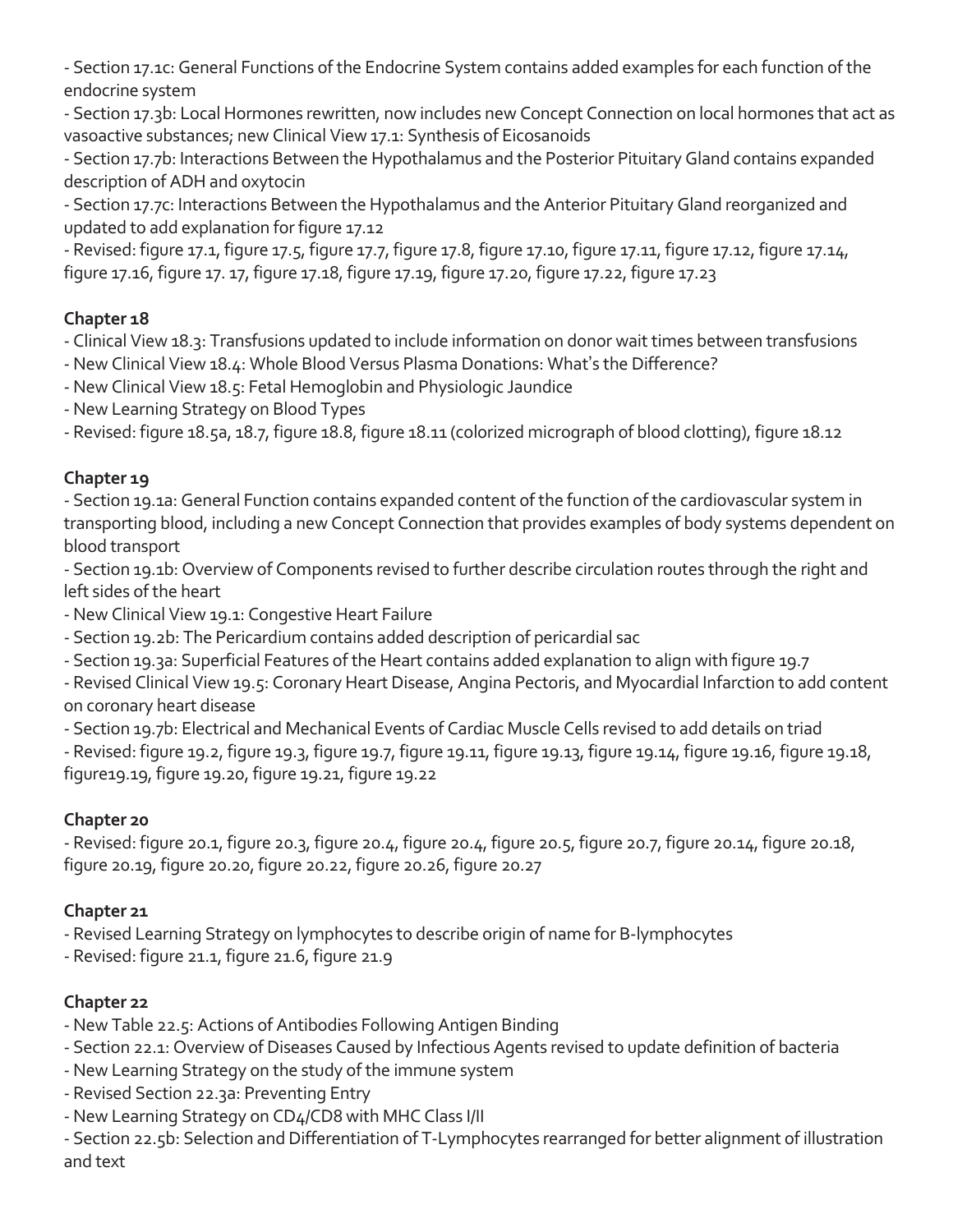- Section 22.8b: Action of Antibodies reorganized into table format for clarity

- Revised: figure 22.1, figure 22.2, figure 22.3, figure 22.4, figure 22.7, figure 22.8, figure 22.10, figure 22.12, figure 22.13, figure 22.14, figure 22.15, figure 22.16, figure 22.17, figure 22.19, figure 22.20

# **Chapter 23**

-New Learning Strategy on structural and functional organization of the respiratory system

- Revised Section 23.3b: Trachea
- -New Clinical View 23.4: Tracheotomy
- Clinical View 23.5: Bronchitis now includes coverage on exercise-induced asthma
- Revised Section 23.3c: Bronchial Tree
- Revised Section 23.3d: Respiratory Zone: Respiratory Bronchioles, Alveolar Ducts, and Alveoli
- -New Clinical View 23.7: Pneumonia
- -New photos of lungs in Clinical View 23.8: Smoking

- Revised: figure 23.3, figure 23.5, figure 23.6, figure 23.8, figure 23.9, figure 23.10, figure 23.11, figure 23.14, figure

- 23.19, figure 23.14, figure 23.16, figure 23.19, figure 23.21, figure 23.23, figure 23.25, figure 23.26, figure 23.31

-New figure 23.27: Changes in Respiratory Gas Partial Pressures Within the Blood

# **Chapter 24**

-New figure in Clinical View 24.1: Renal Ptosis and Hydronephrosis

- Section 24.3c: Juxtaglomerular Apparatus revised to expand coverage of mesangial cells
- Concept Connection on blood pressure expanded

- Revised: figure 24.2, figure 24.3, figure 24.4, figure 24.5, figure 24.6, figure 24.7, figure 24,9, figure 24.11, figure 24.13, figure 24.14, figure 24.15, figure 24.16, figure 24.18, figure 24.19, figure 24.22, figure 24.23, figure 24.24, figure 24.26, figure 24.27, figure 24.28

# **Chapter 25**

- Section 25.1: Body Fluids introduction revised to emphasize the main points of the chapter

- Figure 25.2: Percentages of Solutes in Body Fluids is new and contains the information from previous edition's Table 25.1

- -New Clinical View 25.2: Hemorrhaging
- -New Clinical View 25.4: Angiotensin-Converting Enzyme (ACE) Inhibitors

- Section 25.3b: Major Electrolytes: Location, Functions, and Regulation revised to integrate concepts of acidbase balance and hyperkalemia and hypokalemia

- Section 25.5: Acid-Base Balance revised for increased readability

- Section 25.5c: Respiration and Regulation of Volatile Acid has tighter integration with concepts in Chapter 23: Respiratory System

# **Chapter 26**

- Sections 26.1b, 26.1c, 26.1d, and 26.1e revised for readability
- -New Learning Strategy for layers of muscularis in GI tract wall
- -New Clinical View 26.3: Achalasia
- -New Learning Strategy on gastric gland secretions for parietal cells and chief cells
- Sections 26.3b: Small Intestine and 26.3c: Accessory Digestive Organs and Ducts revised
- -New Clinical View 26.10: Pancreatic Cancer
- -New Clinical View 26.13: Fecal Transplant
- -New Learning Strategy on lipid digestion and absorption
- -New Clinical View 26.17: Cystic Fibrosis and the Pancreas